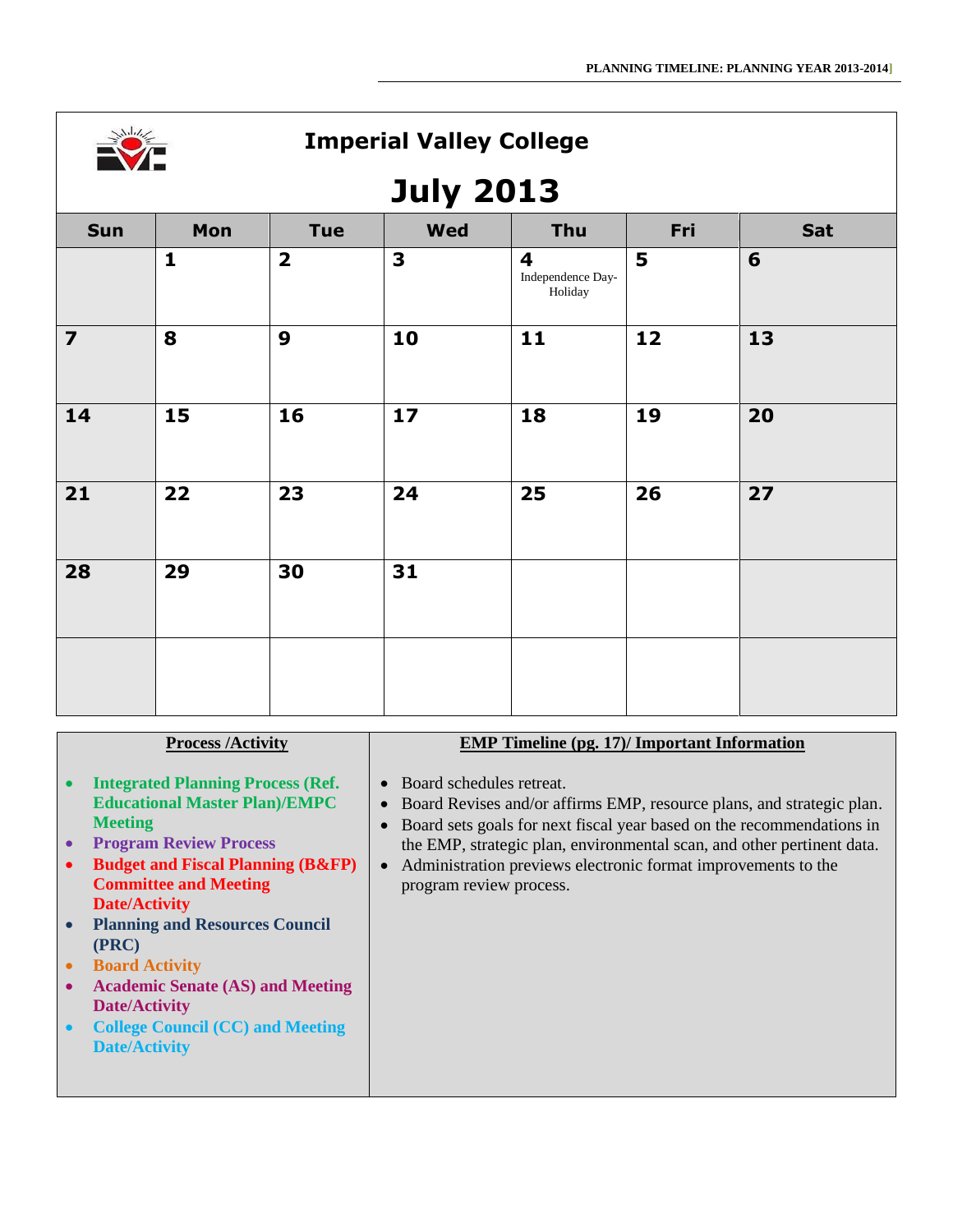

## **August 2013**

|                         |                                 |                 | $\tilde{\phantom{a}}$          |              |                              |              |
|-------------------------|---------------------------------|-----------------|--------------------------------|--------------|------------------------------|--------------|
| <b>Sun</b>              | Mon                             | <b>Tue</b>      | <b>Wed</b>                     | Thu          | Fri                          | Sat          |
|                         |                                 |                 |                                | $\mathbf{1}$ | $\overline{\mathbf{2}}$      | $\mathbf{3}$ |
| $\overline{\mathbf{4}}$ | 5                               | $6\phantom{1}6$ | $\overline{\mathbf{z}}$        | 8            | $\boldsymbol{9}$             | 10           |
| 11                      | 12                              | 13              | 14                             | 15           | 16<br><b>IVC</b> Orientation | 17           |
| 18                      | 19<br><b>Fall Classes Begin</b> | 20              | 21                             | 22           | 23                           | 24           |
| 25                      | 26<br><b>CC</b> Meeting         | 27              | 28<br><b>B&amp;FPC</b> Meeting | 29           | 30                           | 31           |
|                         |                                 |                 |                                |              |                              |              |

#### **Process /Activity**

- **Integrated Planning Process (Ref. Educational Master Plan)/EMPC Meeting**
- **Program Review Process**
- **Budget and Fiscal Planning (B&FP) Committee and Meeting Date/Activity**
- **Planning and Resources Council (PRC)**
- **Board Activity**
- **Academic Senate (AS) and Meeting Date**
- **College Council (CC) and Meeting Date**

#### **EMP Timeline (pg.17)/Important Information**

- EMPC meets to plan the orientation for the 2013-2014 planning process after a review of Board goals/direction, EMPC goals and objectives for 2013-2014, and electronic and format improvements for the program review process.
- EMPC approves final format for the program review processes.
- EMPC outlines the 2013-2014 planning process, the program review timeline, and the formats to be utilized for the College Council, Academic Senate, programs, and departments.
- Researcher works with EMPC to develop data.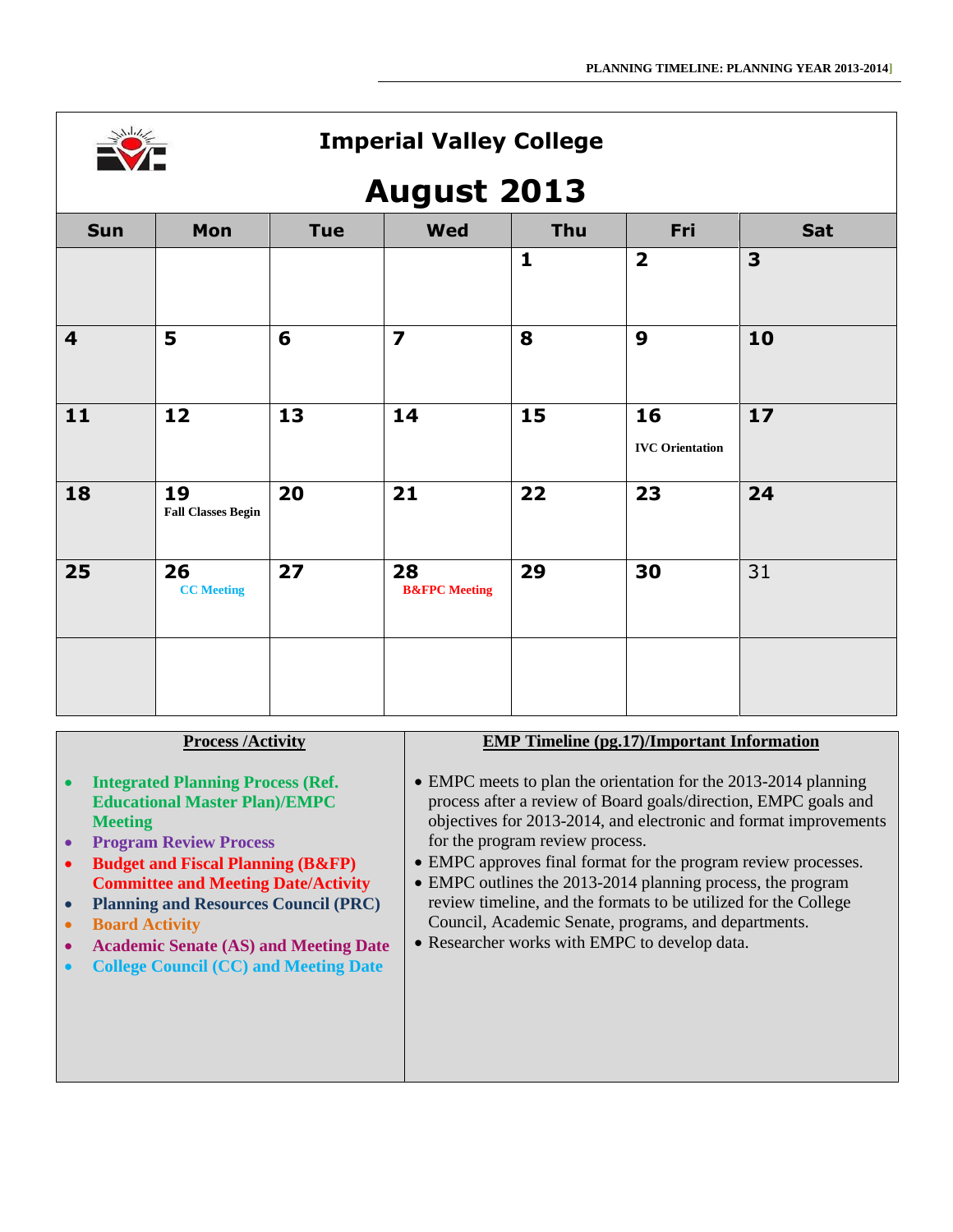

## **September 2013**

|              | r                                                |            |                                                                          |                                                                |     |                         |  |  |  |
|--------------|--------------------------------------------------|------------|--------------------------------------------------------------------------|----------------------------------------------------------------|-----|-------------------------|--|--|--|
| <b>Sun</b>   | Mon                                              | <b>Tue</b> | <b>Wed</b>                                                               | Thu                                                            | Fri | Sat                     |  |  |  |
| $\mathbf{1}$ | $\overline{\mathbf{2}}$<br>Labor Day-<br>Holiday | 3          | $\overline{\mathbf{4}}$<br><b>B&amp;FPC</b> Meeting<br><b>AS Meeting</b> | 5                                                              | 6   | $\overline{\mathbf{z}}$ |  |  |  |
| 8            | $\boldsymbol{9}$<br><b>CC</b> Meeting            | 10         | 11                                                                       | 12<br><b>Board Adopted</b><br>2013-2014 Final<br><b>Budget</b> | 13  | 14                      |  |  |  |
| 15           | 16                                               | 17         | 18<br><b>AS Meeting</b>                                                  | 19                                                             | 20  | 21                      |  |  |  |
| 22           | 23<br><b>CC</b> Meeting                          | 24         | 25<br><b>B&amp;FPC</b> Meeting                                           | 26                                                             | 27  | 28                      |  |  |  |
| 29           | 30                                               |            |                                                                          |                                                                |     |                         |  |  |  |
|              |                                                  |            |                                                                          |                                                                |     |                         |  |  |  |

#### **Process /Activity**

- **Integrated Planning Process (Ref. Educational Master Plan)/EMPC Meeting**
- **Program Review Process**
- **Budget and Fiscal Planning (B&FP) Committee and Meeting Date/Activity**
- **Planning and Resources Council (PRC)**
- **Board Activity**
- **Academic Senate (AS) and Meeting Date**
- **College Council (CC) and Meeting Date**

#### **EMP Timeline (pg.17)/Important Information**

- EMPC works with administration to provide training to all staff involved in completing annual and comprehensive program review forms.
- Business Office and IT provide budget template and guidelines to campus community for development of the Annual Program Review for the 2014-2015 budget.
- Faculty and staff begin development of SLO program grids and program review.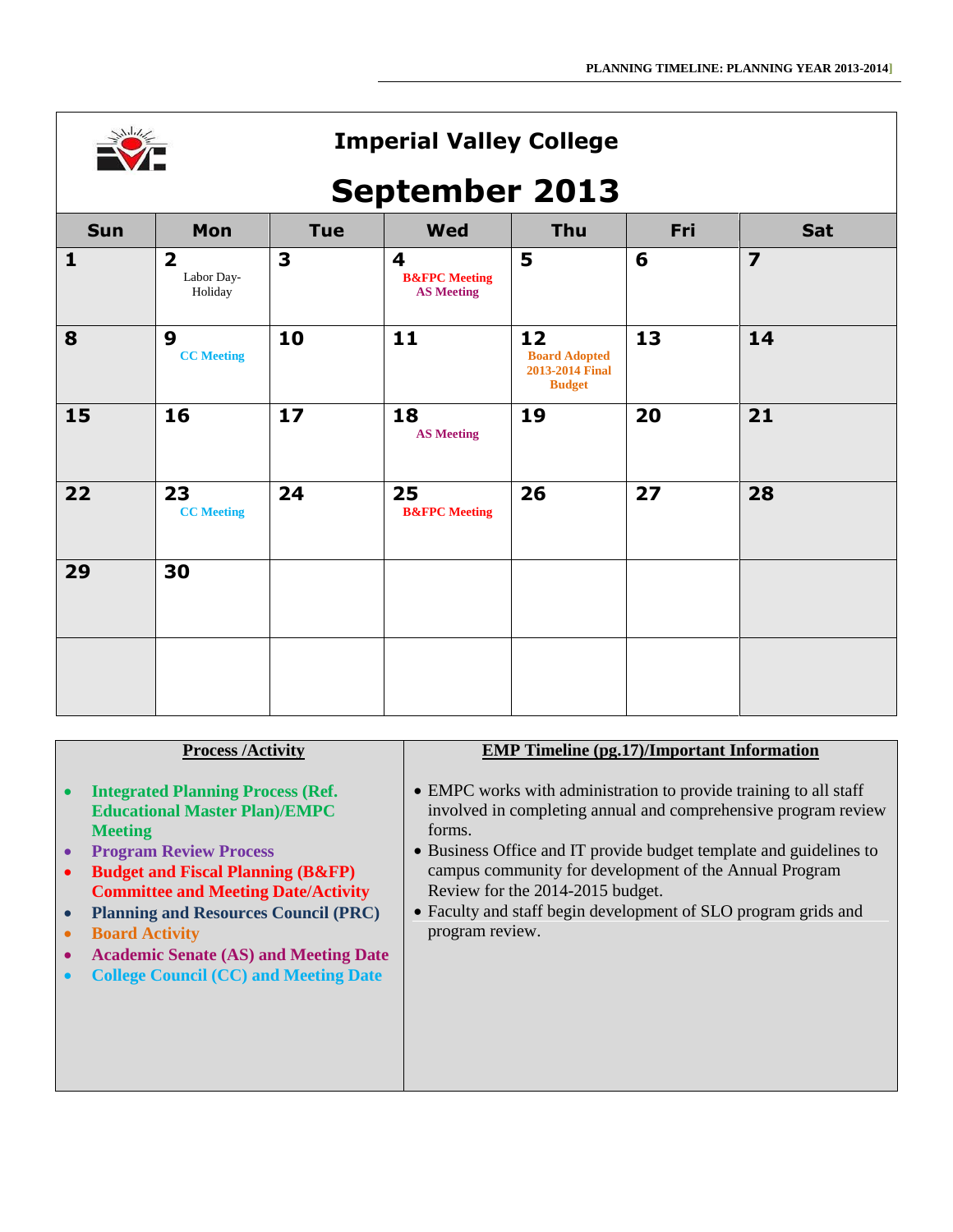

# **October 2013**

| Sun             | Mon                     | <b>Tue</b>   | <b>Wed</b>                                   | Thu | Fri | <b>Sat</b> |  |  |
|-----------------|-------------------------|--------------|----------------------------------------------|-----|-----|------------|--|--|
|                 |                         | $\mathbf{1}$ | $\overline{\mathbf{2}}$<br><b>AS Meeting</b> | 3   | 4   | 5          |  |  |
| $6\phantom{1}6$ | $\overline{\mathbf{z}}$ | 8            | 9                                            | 10  | 11  | 12         |  |  |
| 13              | 14<br><b>CC</b> Meeting | 15           | 16<br><b>AS Meeting</b>                      | 17  | 18  | 19         |  |  |
| 20              | 21                      | 22           | 23<br><b>B&amp;FPC</b> Meeting               | 24  | 25  | 26         |  |  |
| 27              | 28<br><b>CC</b> Meeting | 29           | 30                                           | 31  |     |            |  |  |
|                 |                         |              |                                              |     |     |            |  |  |

| <b>Process /Activity</b> |  |
|--------------------------|--|
|--------------------------|--|

- **Integrated Planning Process (Ref. Educational Master Plan)/EMPC Meeting**
- **Program Review Process**
- **•** Budget and Fiscal Planning (B&FP) **Committee and Meeting Date/Activity**
- **Planning and Resources Council (PRC)**
- **Board Activity**
- **Academic Senate (AS) and Meeting Date**
- **College Council (CC) and Meeting Date**

#### **EMP Timeline (pg.17)/Important Information**

 Programs/departments continue development of SLO grids and program review.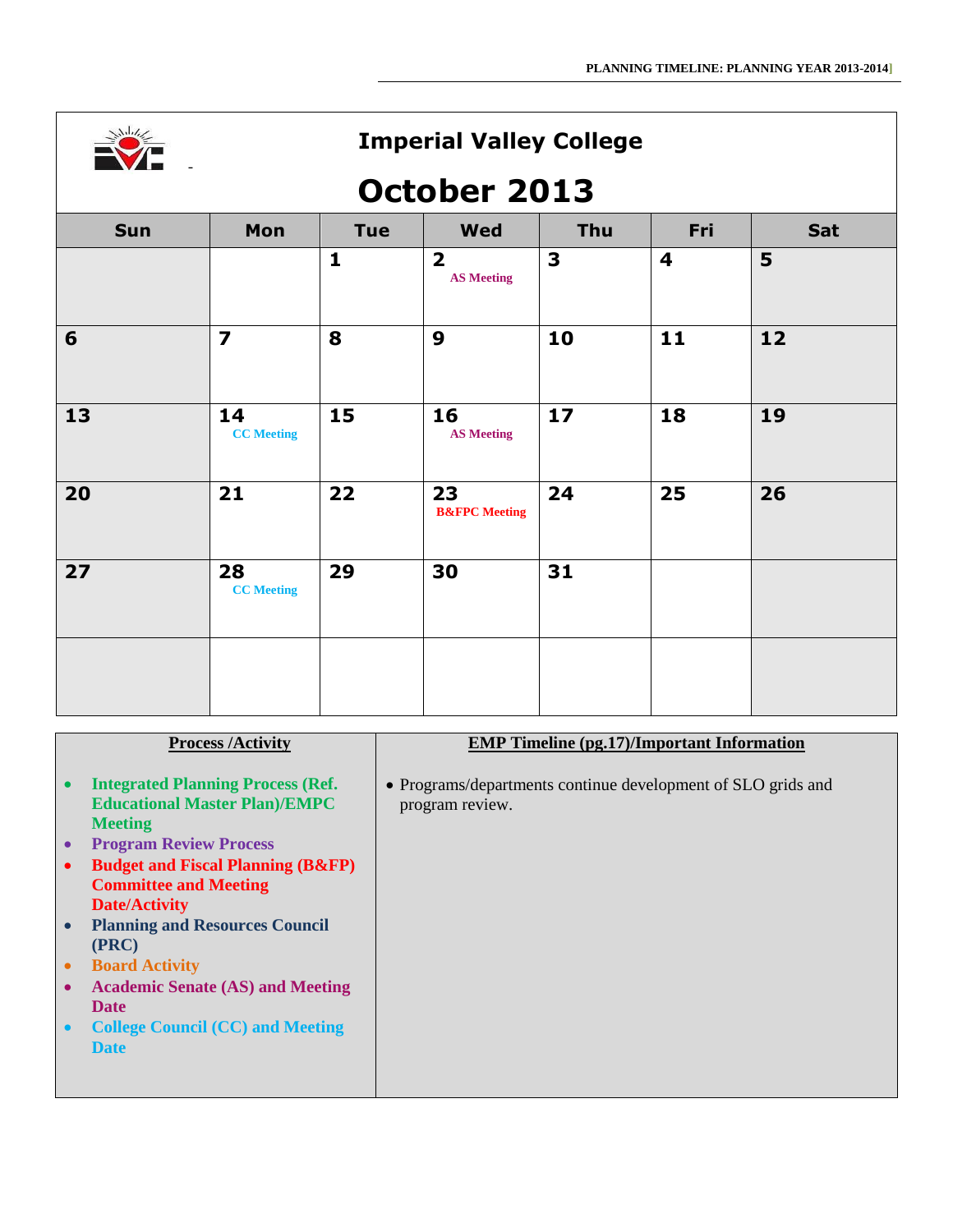|  | ران |  |
|--|-----|--|
|  |     |  |
|  |     |  |

# **November 2013**

| <b>Sun</b> | Mon                            | <b>Tue</b> | <b>Wed</b>                                          | <b>Thu</b>                                                           | Fri                 | Sat                     |
|------------|--------------------------------|------------|-----------------------------------------------------|----------------------------------------------------------------------|---------------------|-------------------------|
|            |                                |            |                                                     |                                                                      | $\mathbf{1}$        | $\overline{\mathbf{2}}$ |
| 3          | $\overline{\mathbf{4}}$        | 5          | 6<br><b>AS Meeting</b>                              | $\overline{\mathbf{z}}$                                              | 8                   | 9                       |
| 10         | 11<br>Veterans Day-<br>Holiday | 12         | 13                                                  | 14<br><b>New Program</b><br><b>Review Process</b><br><b>Training</b> | 15                  | 16                      |
| 17         | 18<br><b>CC</b> Meeting        | 19         | 20<br><b>AS Meeting</b><br><b>B&amp;FPC</b> Meeting | 21                                                                   | 22                  | 23                      |
| 24         | 25                             | 26         | 27                                                  | 28<br>Thanksgiving<br>Day- Campus<br>Closed                          | 29<br>Campus Closed | 30                      |
|            |                                |            |                                                     |                                                                      |                     |                         |

| <b>Process /Activity</b>                           | <b>EMP</b> Timeline (pg.17)/Important Information                    |
|----------------------------------------------------|----------------------------------------------------------------------|
|                                                    |                                                                      |
|                                                    |                                                                      |
| <b>Integrated Planning Process</b><br>$\bullet$    | • Programs/departments continue development of SLO grids and program |
| <b>(Ref. Educational Master)</b>                   |                                                                      |
|                                                    | review.                                                              |
| <b>Plan)/EMPC Meeting</b>                          | • 11/14/2013-Training will be provided regarding new program review  |
| <b>Program Review Process</b><br>$\bullet$         | template, data and data analysis and timeline)                       |
|                                                    |                                                                      |
| <b>Budget and Fiscal Planning</b><br>$\bullet$     |                                                                      |
| (B&FP) Committee and Meeting                       |                                                                      |
| <b>Date/Activity</b>                               |                                                                      |
|                                                    |                                                                      |
| <b>Planning and Resources Council</b><br>$\bullet$ |                                                                      |
| (PRC)                                              |                                                                      |
|                                                    |                                                                      |
| <b>Board Activity</b><br>$\bullet$                 |                                                                      |
| <b>Academic Senate (AS) and</b><br>$\bullet$       |                                                                      |
| <b>Meeting Date</b>                                |                                                                      |
|                                                    |                                                                      |
| <b>College Council (CC) and</b><br>$\bullet$       |                                                                      |
| <b>Meeting Date</b>                                |                                                                      |
|                                                    |                                                                      |
|                                                    |                                                                      |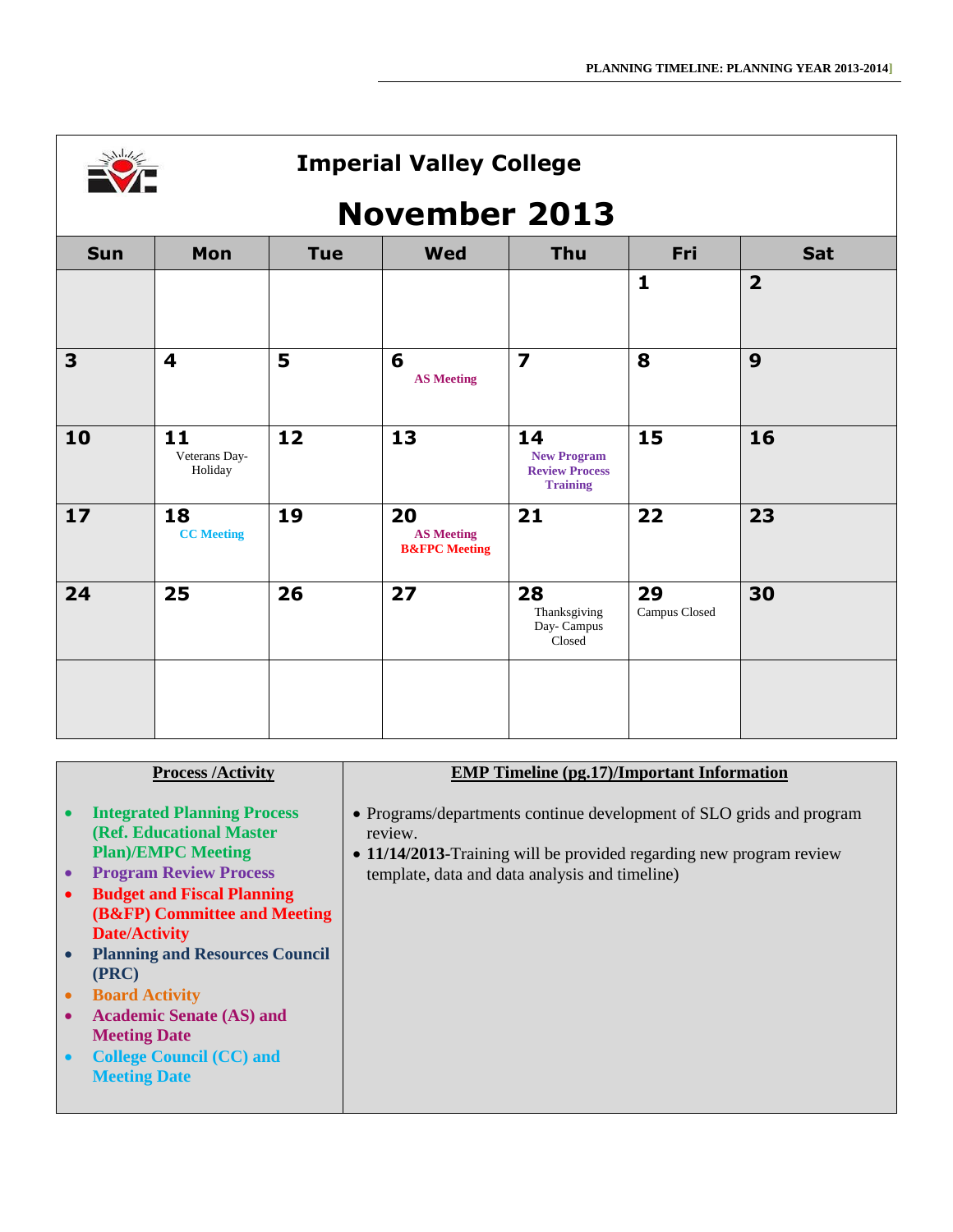

## **December 2013**

| <b>Sun</b>   | Mon                                                 | <b>Tue</b>                                          | <b>Wed</b>                                          | <b>Thu</b>                                          | Fri                                                 | <b>Sat</b>                              |
|--------------|-----------------------------------------------------|-----------------------------------------------------|-----------------------------------------------------|-----------------------------------------------------|-----------------------------------------------------|-----------------------------------------|
| $\mathbf{1}$ | $\overline{\mathbf{2}}$                             | 3                                                   | $\overline{\mathbf{4}}$<br><b>AS Meeting</b>        | 5                                                   | 6                                                   | $\overline{7}$<br><b>Fall Term Ends</b> |
| 8            | 9                                                   | 10                                                  | 11                                                  | 12                                                  | 13                                                  | 14                                      |
| 15           | 16<br><b>Winter Recess-</b><br><b>Campus Closed</b> | 17<br><b>Winter Recess-</b><br><b>Campus Closed</b> | 18<br><b>Winter Recess-</b><br><b>Campus Closed</b> | 19<br><b>Winter Recess-</b><br><b>Campus Closed</b> | 20<br><b>Winter Recess-</b><br><b>Campus Closed</b> | 21                                      |
| 22           | 23<br><b>Winter Recess-</b><br><b>Campus Closed</b> | 24<br><b>Winter Recess-</b><br><b>Campus Closed</b> | 25<br><b>Winter Recess-</b><br><b>Campus Closed</b> | 26<br><b>Winter Recess-</b><br><b>Campus Closed</b> | 27<br><b>Winter Recess-</b><br><b>Campus Closed</b> | 28                                      |
| 29           | 30<br><b>Winter Recess-</b><br><b>Campus Closed</b> | 31<br><b>Winter Recess-</b><br><b>Campus Closed</b> |                                                     |                                                     |                                                     |                                         |
|              |                                                     |                                                     |                                                     |                                                     |                                                     |                                         |

| <b>Process /Activity</b> |
|--------------------------|
|--------------------------|

- **Integrated Planning Process (Ref. Educational Master Plan) /EMPC Meeting**
- **Program Review Process**
- **Budget and Fiscal Planning (B&FP) Committee and Meeting Date/Activity**
- **Planning and Resources Council (PRC)**
- **Board Activity**
- **Academic Senate (AS) and Meeting Date**
- **College Council (CC) and Meeting Date**

#### **EMP Timeline (pg.18)/Important Information**

 Programs/Departments submit Program Review to CBO, CIO, CSSO, and CEO.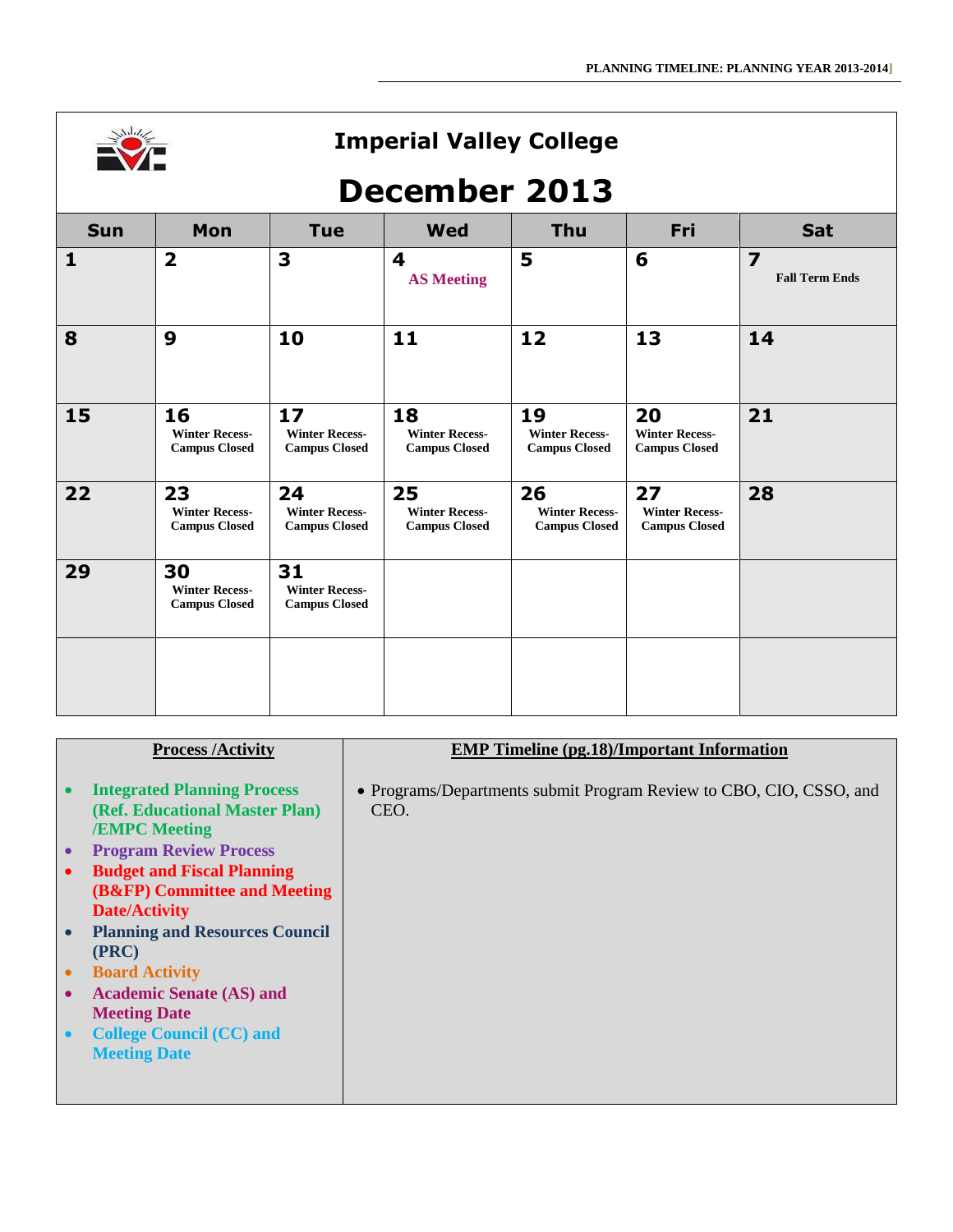

# **January 2014**

| ,,,,,,,,,,<br>---- |                                |                                               |                                                                                              |                                                                 |                                                    |                         |  |
|--------------------|--------------------------------|-----------------------------------------------|----------------------------------------------------------------------------------------------|-----------------------------------------------------------------|----------------------------------------------------|-------------------------|--|
| <b>Sun</b>         | Mon                            | <b>Tue</b>                                    | <b>Wed</b>                                                                                   | Thu                                                             | Fri                                                | Sat                     |  |
|                    |                                |                                               | $\mathbf{1}$<br>New Year's Day<br>(Holiday)<br><b>Winter Recess-</b><br><b>Campus Closed</b> | $\overline{2}$<br><b>Winter Recess-</b><br><b>Campus Closed</b> | 3<br><b>Winter Recess-</b><br><b>Campus Closed</b> | $\overline{\mathbf{4}}$ |  |
| 5                  | 6                              | $\overline{\mathbf{z}}$                       | 8                                                                                            | 9                                                               | 10                                                 | 11                      |  |
| $12$               | 13                             | 14                                            | 15                                                                                           | 16                                                              | 17                                                 | 18                      |  |
| 19                 | 20<br>M L King Day-<br>Holiday | 21<br><b>Spring Semester</b><br><b>Begins</b> | 22                                                                                           | 23                                                              | 24                                                 | 25                      |  |
| 26                 | 27                             | 28                                            | 29<br><b>B&amp;FPC</b> Meeting                                                               | 30                                                              | 31                                                 |                         |  |
|                    |                                |                                               |                                                                                              |                                                                 |                                                    |                         |  |

|                                     | <b>Process /Activity</b>                                                                                                                                                                           | <b>EMP Timeline (pg.18)/Important Information</b>                                                                                                                                                                              |
|-------------------------------------|----------------------------------------------------------------------------------------------------------------------------------------------------------------------------------------------------|--------------------------------------------------------------------------------------------------------------------------------------------------------------------------------------------------------------------------------|
| $\bullet$<br>$\bullet$              | <b>Integrated Planning Process</b><br>(Ref. Educational Master)<br><b>Plan)/EMPC Meeting</b><br><b>Program Review Process</b><br><b>Budget and Fiscal Planning</b><br>(B&FP) Committee and Meeting | • Designated programs/departments submit printed and/or electronic<br>Program Reviews and forward summary and complete reviews to EMPC.<br>• 1/29/14-Discuss and approve distribution of budget guidelines and<br>instructions |
| $\bullet$<br>$\bullet$<br>$\bullet$ | <b>Date/Activity</b><br><b>Planning and Resources Council</b><br>(PRC)<br><b>Board Activity</b><br><b>Academic Senate (AS) and</b><br><b>Meeting Date</b>                                          |                                                                                                                                                                                                                                |
| $\bullet$                           | <b>College Council (CC) and</b><br><b>Meeting Date</b>                                                                                                                                             |                                                                                                                                                                                                                                |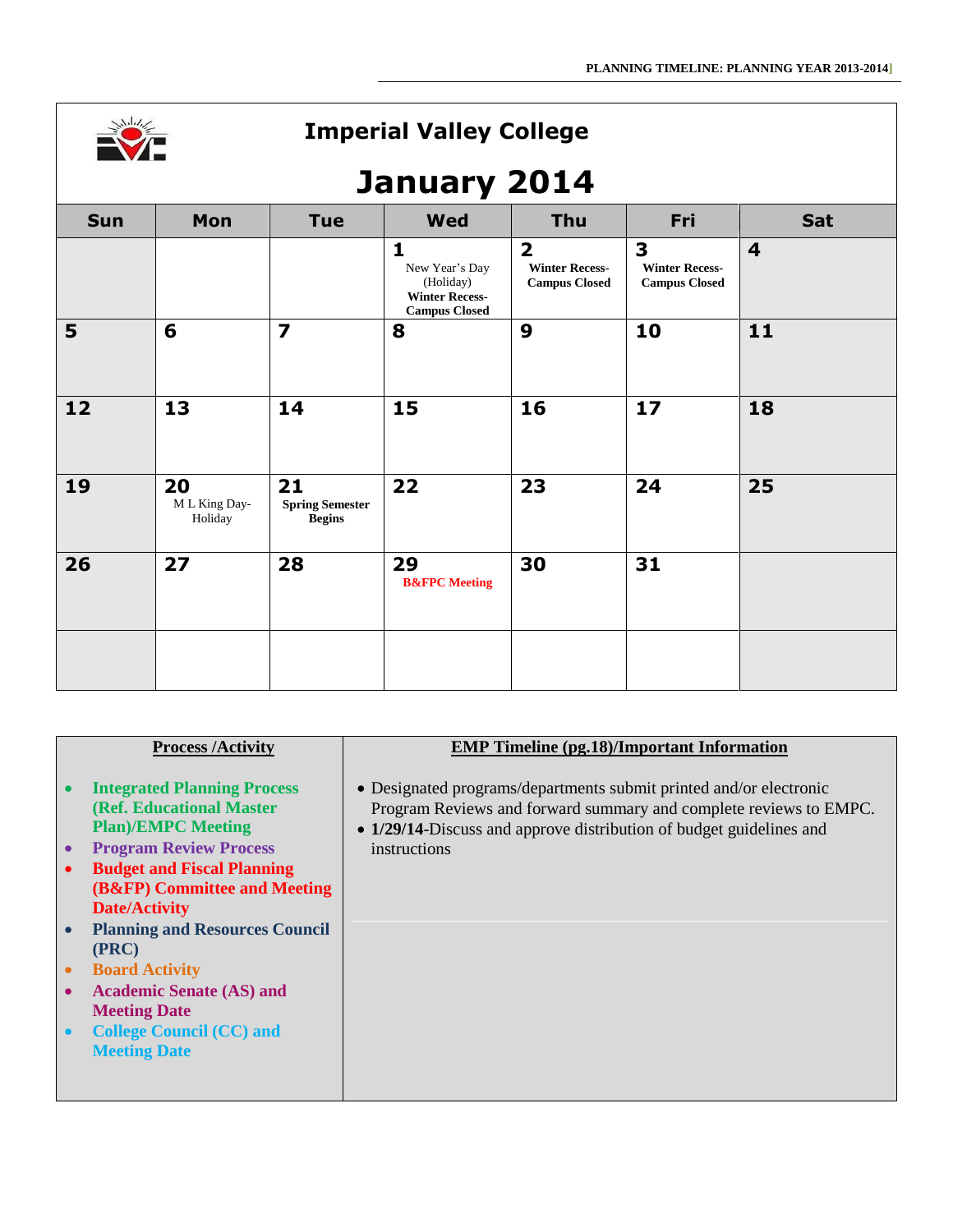

# **February 2014**

| ________<br>-           |                                   |                         |                                |     |                                   |              |
|-------------------------|-----------------------------------|-------------------------|--------------------------------|-----|-----------------------------------|--------------|
| Sun                     | Mon                               | <b>Tue</b>              | <b>Wed</b>                     | Thu | Fri                               | Sat          |
|                         |                                   |                         |                                |     |                                   | $\mathbf{1}$ |
| $\overline{\mathbf{2}}$ | $\overline{\mathbf{3}}$           | $\overline{\mathbf{4}}$ | 5<br><b>AS Meeting</b>         | 6   | $\overline{\mathbf{z}}$           | 8            |
| $\boldsymbol{9}$        | 10                                | 11                      | 12                             | 13  | 14<br>Lincoln's B-Day-<br>Holiday | 15           |
| 16                      | 17<br>President's Day-<br>Holiday | 18                      | 19<br><b>AS Meeting</b>        | 20  | 21                                | 22           |
| 23                      | 24<br><b>CC</b> Meeting           | 25                      | 26<br><b>B&amp;FPC</b> Meeting | 27  | 28                                |              |
|                         |                                   |                         |                                |     |                                   |              |

|                        | <b>Process /Activity</b>                                                                                                                                                                           | <b>EMP Timeline (pg.18)/Important Information</b>                                                                                                                                                                                                                                                                                                               |
|------------------------|----------------------------------------------------------------------------------------------------------------------------------------------------------------------------------------------------|-----------------------------------------------------------------------------------------------------------------------------------------------------------------------------------------------------------------------------------------------------------------------------------------------------------------------------------------------------------------|
|                        |                                                                                                                                                                                                    |                                                                                                                                                                                                                                                                                                                                                                 |
| $\bullet$<br>$\bullet$ | <b>Integrated Planning Process</b><br>(Ref. Educational Master Plan)<br><b>/EMPC Meeting</b><br><b>Program Review Process</b><br><b>Budget and Fiscal Planning</b><br>(B&FP) Committee and Meeting | CBO, CIO, CSSO review Program Reviews and forward summary and<br>complete reviews to EMPC.<br>EMPC asks the resource plan committees to begin review of program<br>reviews, summarize, and make recommendations of prioritization.<br>EMPC evaluates the resource plan committee reports.<br>EMPC assigns two subcommittees to evaluate existing program review |
|                        | <b>Date/Activity</b>                                                                                                                                                                               | processes for viability.                                                                                                                                                                                                                                                                                                                                        |
|                        |                                                                                                                                                                                                    |                                                                                                                                                                                                                                                                                                                                                                 |
|                        | <b>Planning and Resources Council</b>                                                                                                                                                              |                                                                                                                                                                                                                                                                                                                                                                 |
|                        | (PRC)                                                                                                                                                                                              |                                                                                                                                                                                                                                                                                                                                                                 |
| $\bullet$              | <b>Board Activity</b>                                                                                                                                                                              |                                                                                                                                                                                                                                                                                                                                                                 |
| $\bullet$              | <b>Academic Senate (AS) and</b>                                                                                                                                                                    |                                                                                                                                                                                                                                                                                                                                                                 |
|                        | <b>Meeting Date</b>                                                                                                                                                                                |                                                                                                                                                                                                                                                                                                                                                                 |
|                        | <b>College Council (CC) and</b>                                                                                                                                                                    |                                                                                                                                                                                                                                                                                                                                                                 |
|                        |                                                                                                                                                                                                    |                                                                                                                                                                                                                                                                                                                                                                 |
|                        | <b>Meeting Date</b>                                                                                                                                                                                |                                                                                                                                                                                                                                                                                                                                                                 |
|                        |                                                                                                                                                                                                    |                                                                                                                                                                                                                                                                                                                                                                 |
|                        |                                                                                                                                                                                                    |                                                                                                                                                                                                                                                                                                                                                                 |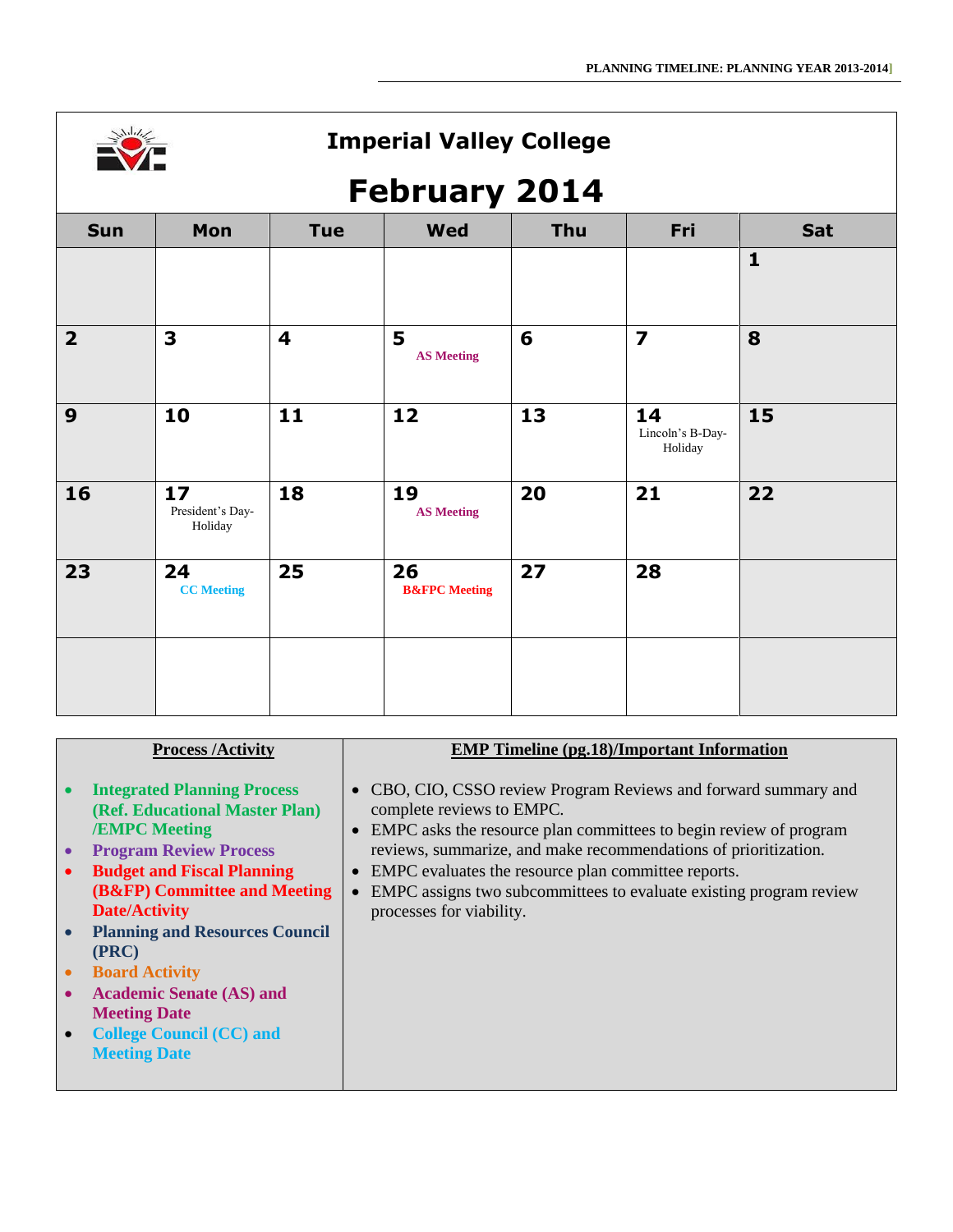

# **March 2014**

| TATAN WA<br>. . |                         |                         |                                                                               |     |                                                                                     |              |
|-----------------|-------------------------|-------------------------|-------------------------------------------------------------------------------|-----|-------------------------------------------------------------------------------------|--------------|
| <b>Sun</b>      | Mon                     | <b>Tue</b>              | <b>Wed</b>                                                                    | Thu | Fri                                                                                 | Sat          |
|                 |                         |                         |                                                                               |     |                                                                                     | $\mathbf{1}$ |
| 2 <sup>1</sup>  | 3                       | $\overline{\mathbf{4}}$ | 5<br><b>AS Meeting</b>                                                        | 6   | $\overline{\mathbf{z}}$<br><b>Finalized</b><br><b>Program Review</b><br>budgets due | 8            |
| 9               | 10<br><b>CC</b> Meeting | 11                      | 12                                                                            | 13  | 14                                                                                  | 15           |
| 16              | 17                      | 18                      | 19<br><b>AS Meeting</b>                                                       | 20  | 21                                                                                  | 22           |
| 23              | 24<br><b>CC</b> Meeting | 25                      | 26<br><b>B&amp;FPC</b> Meeting-<br><b>Review draft of</b><br>2014-2015 budget | 27  | 28                                                                                  | 29           |
| 30              | 31                      |                         |                                                                               |     |                                                                                     |              |

| • Budget and Fiscal Planning Committee re-evaluates the criteria for<br><b>Integrated Planning Process</b><br>prioritization and updates fiscal plan based on input from program review<br>(Ref. Educational Master<br><b>Plan)/EMPC Meeting</b><br>budgets.<br><b>Program Review Process</b><br>• March 2014- PRC will prioritize resource requests and submit to B&FPC<br>$\bullet$<br>for review<br><b>Budget and Fiscal Planning</b><br>$\bullet$<br>(B&FP) Committee and Meeting<br>• 3/7/14- Finalized program review budgets are due.<br><b>Date/Activity</b><br>• 3/26/14- Review "draft of 2014-2015 budget.<br><b>Planning and Resources Council</b> |
|----------------------------------------------------------------------------------------------------------------------------------------------------------------------------------------------------------------------------------------------------------------------------------------------------------------------------------------------------------------------------------------------------------------------------------------------------------------------------------------------------------------------------------------------------------------------------------------------------------------------------------------------------------------|
| (PRC)<br><b>Board Activity</b><br>$\bullet$<br><b>Academic Senate (AS) and</b><br>$\bullet$<br><b>Meeting Date</b><br><b>College Council (CC) and</b><br>$\bullet$<br><b>Meeting Date</b>                                                                                                                                                                                                                                                                                                                                                                                                                                                                      |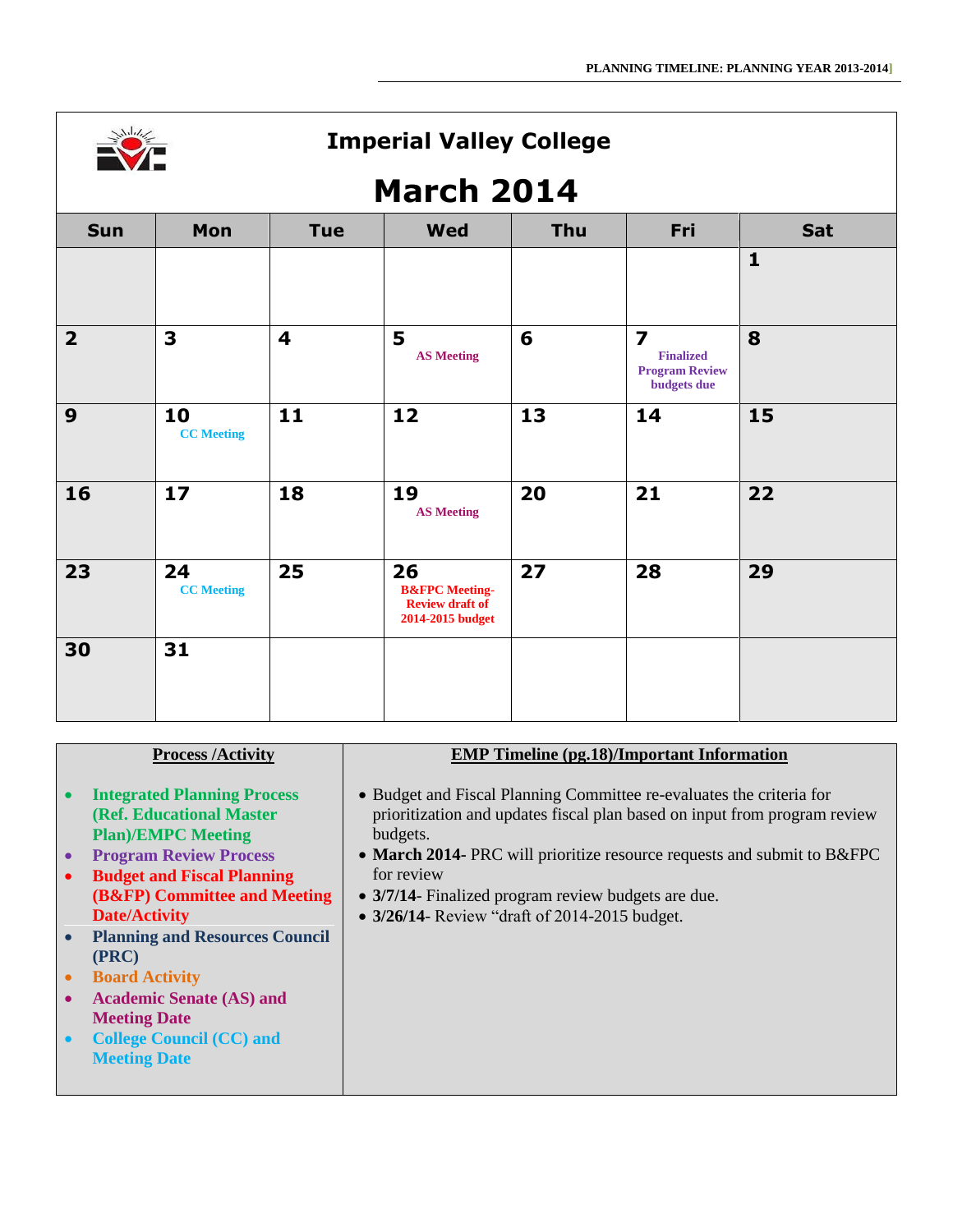

# **April 2014**

| -г         |                                                     |                                                     |                                                                                                 |                                                     |                                                     |     |
|------------|-----------------------------------------------------|-----------------------------------------------------|-------------------------------------------------------------------------------------------------|-----------------------------------------------------|-----------------------------------------------------|-----|
| <b>Sun</b> | Mon                                                 | <b>Tue</b>                                          | <b>Wed</b>                                                                                      | Thu                                                 | Fri                                                 | Sat |
|            |                                                     | $\mathbf{1}$                                        | $\overline{\mathbf{2}}$<br><b>AS Meeting</b>                                                    | 3                                                   | $\overline{\mathbf{4}}$                             | 5   |
| 6          | $\overline{\mathbf{z}}$                             | 8                                                   | 9<br><b>B&amp;FPC</b> Meeting-<br><b>Continue review of</b><br>2014-2015 Budget<br><b>Draft</b> | 10                                                  | 11                                                  | 12  |
| 13         | 14<br><b>CC</b> Meeting                             | 15                                                  | 16<br><b>AS Meeting</b>                                                                         | 17                                                  | 18                                                  | 19  |
| 20         | 21<br><b>Spring Recess-</b><br><b>Campus Closed</b> | 22<br><b>Spring Recess-</b><br><b>Campus Closed</b> | 23<br><b>Spring Recess-</b><br><b>Campus Closed</b>                                             | 24<br><b>Spring Recess-</b><br><b>Campus Closed</b> | 25<br><b>Spring Recess-</b><br><b>Campus Closed</b> | 26  |
| 27         | 28<br><b>CC</b> Meeting                             | 29                                                  | 30                                                                                              |                                                     |                                                     |     |
|            |                                                     |                                                     |                                                                                                 |                                                     |                                                     |     |

#### **Process /Activity**

- **Integrated Planning Process (Ref. Educational Master Plan)/EMPC Meeting**
- **Program Review Process**
- **Budget and Fiscal Planning (B&FP) Committee and Meeting Date/Activity**
- **Planning and Resources Council (PRC)**
- **Board Activity**
- **Academic Senate (AS) and Meeting Date**
- **College Council (CC) and Meeting Date**

#### **EMP Timeline (pg.18)/Important Information**

- EMPC updated and submitted to the campus community through the shared governance process. Resource plans and Strategic Plan updated through shared governance process based on EMP input.
- Business office compiles "Draft" of 2014-2015 tentative budget.
- EMPC meets to evaluate 2013-2014 program review processes. Assigned subcommittees submit recommendations for improvement in the process for the 2014-2015 cycle.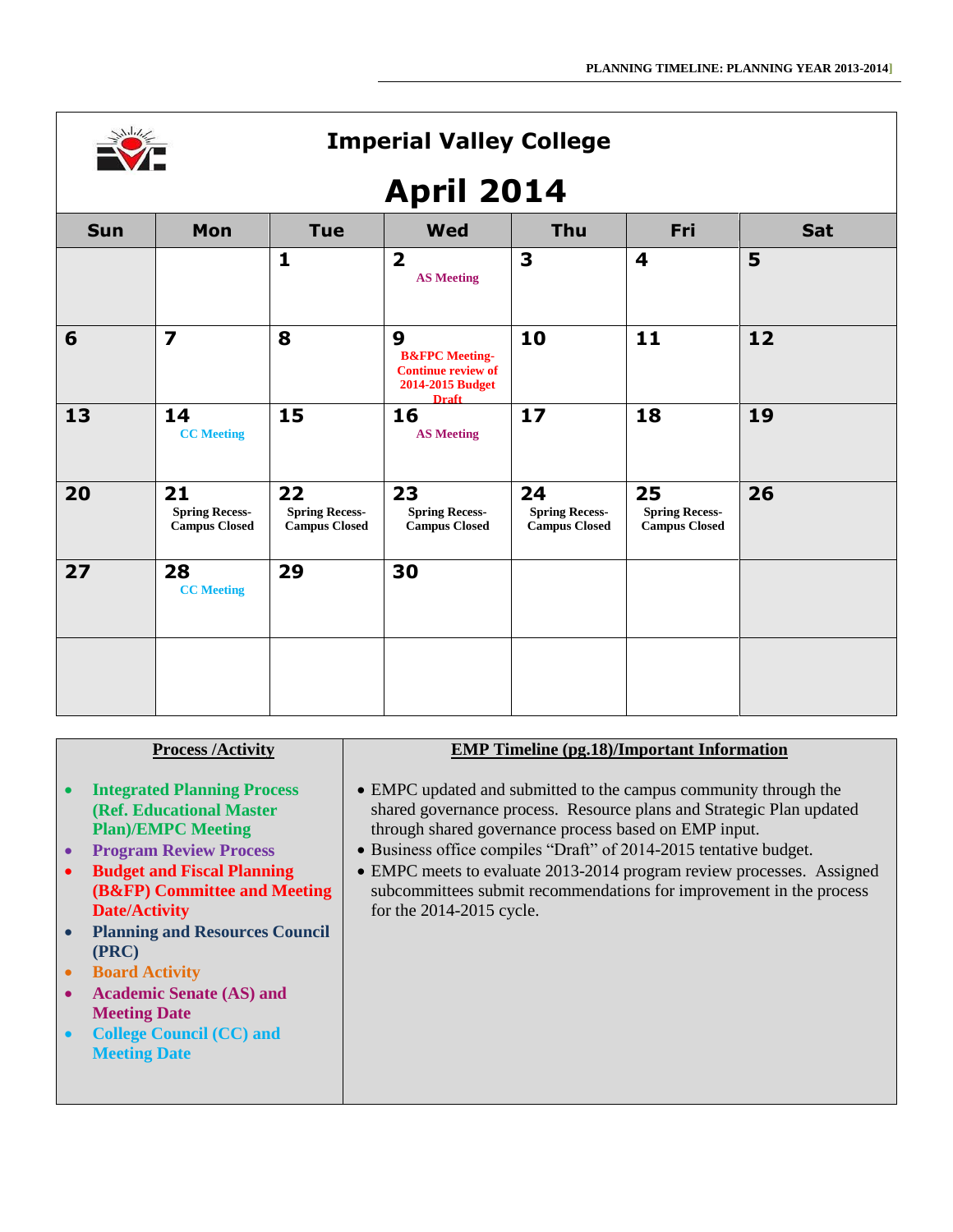

# **May 2014**

| $\cdots$ ,              |                                |            |                                                                                                  |              |                                         |                    |
|-------------------------|--------------------------------|------------|--------------------------------------------------------------------------------------------------|--------------|-----------------------------------------|--------------------|
| <b>Sun</b>              | Mon                            | <b>Tue</b> | <b>Wed</b>                                                                                       | Thu          | Fri                                     | Sat                |
|                         |                                |            |                                                                                                  | $\mathbf{1}$ | $\overline{\mathbf{2}}$                 | 3                  |
| $\overline{\mathbf{4}}$ | 5                              | 6          | $\overline{\mathbf{z}}$<br><b>AS Meeting</b>                                                     | 8            | 9                                       | 10                 |
| 11                      | 12<br><b>CC</b> Meeting        | 13         | 14<br><b>B&amp;FPC</b> Meeting-<br><b>Continue review of</b><br>2014-2015 Budget<br><b>Draft</b> | 15           | 16<br><b>Spring Term</b><br><b>Ends</b> | 17<br>Commencement |
| 18                      | 19                             | 20         | 21                                                                                               | 22           | 23                                      | 24                 |
| 25                      | 26<br>Memorial Day-<br>Holiday | 27         | 28<br><b>B&amp;FPC</b> Meeting-<br><b>Approve</b><br><b>Preliminary 2014-</b><br>2015 Budget     | 29           | 30                                      | 31                 |
|                         |                                |            |                                                                                                  |              |                                         |                    |

| <b>Process /Activity</b>                           | <b>EMP Timeline (pg.18)/Important Information</b>                           |
|----------------------------------------------------|-----------------------------------------------------------------------------|
|                                                    |                                                                             |
|                                                    |                                                                             |
| <b>Integrated Planning Process</b><br>$\bullet$    | • CBO makes available "Draft" tentative budget to the college community     |
|                                                    |                                                                             |
| (Ref. Educational Master Plan)                     | through shared governance process.                                          |
| <b>/EMPC Meeting</b>                               | • Budget and Fiscal Planning Committee submits recommendations for the      |
| <b>Program Review Process</b><br>$\bullet$         | tentative budget strategic planning committee and CEO through the shared    |
|                                                    |                                                                             |
| <b>Budget and Fiscal Planning</b><br>$\bullet$     | governance process.                                                         |
| (B&FP) Committee and Meeting                       | • Strategic plan is reviewed and finalized through shared governance        |
| <b>Date/Activity</b>                               |                                                                             |
|                                                    | process.                                                                    |
| <b>Planning and Resources Council</b><br>$\bullet$ | • EMPC meets to assess status of EMP goals and objectives from 2013-        |
| (PRC)                                              | 2014, to establish goals and objectives for 2014-2015, and to improve final |
|                                                    |                                                                             |
| <b>Board Activity</b><br>$\bullet$                 | recommendations for process improvements for the 2014-2015 cycle.           |
| <b>Academic Senate (AS) and</b><br>$\bullet$       | • All committees will complete committee self-evaluation to evaluate the    |
| <b>Meeting Date</b>                                | performance of the committee and determine effectiveness of committee.      |
|                                                    |                                                                             |
| <b>College Council (CC) and</b>                    | • 5/28/14- B&FPC will approve the preliminary 2014-2015 budget.             |
| <b>Meeting Date</b>                                |                                                                             |
|                                                    |                                                                             |
|                                                    |                                                                             |